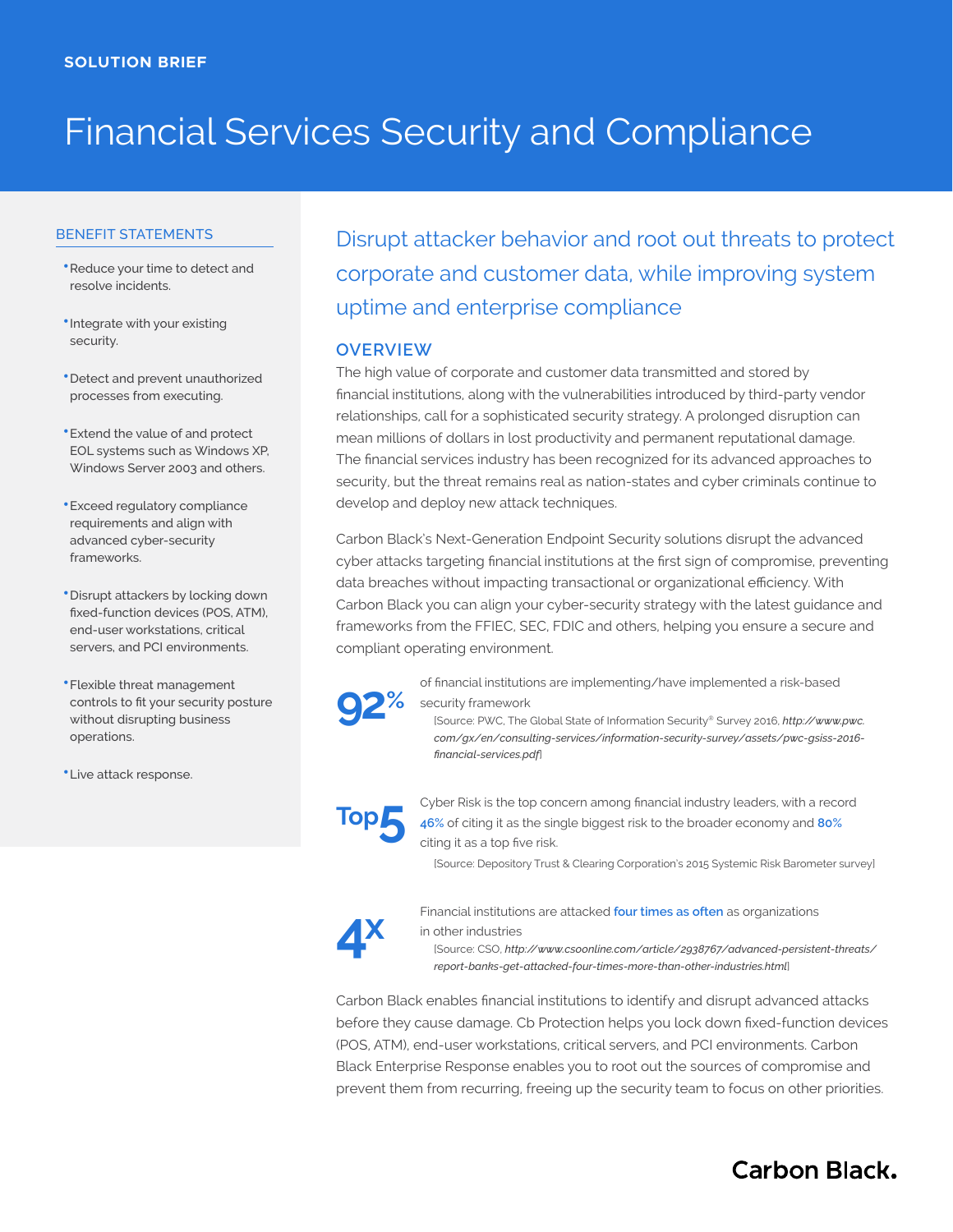*The FFIEC Cybersecurity Assessment Tool, introduced in July 2015, helps financial institutions identify their risks and determine their cybersecurity preparedness. Banks can use the assessment tool's inherent risk profile to categorize their risk from areas of most concern to least. Once their inherent risks are identified they can rank their cyber-security maturity level from having the bare baseline of security essentials to being proactive and innovative.* 

*[Download Understanding the FFIEC](https://www.carbonblack.com/files/ebook-understanding-the-ffiec-cybersecurity-assessment-tool/)  [Cybersecurity Assessment Tool](https://www.carbonblack.com/files/ebook-understanding-the-ffiec-cybersecurity-assessment-tool/)*

### **Security for the Extended Operational Environment**

By preventing any unauthorized process from running on your endpoints and servers, Cb Protection stops malware from exfiltrating corporate and customer data. Carbon Black's real-time approach to detection, prevention and response does not slow down transactional or administrative systems.

#### **Cybersecurity Framework Alignment**

Carbon Black's Next-Generation Endpoint Security platform helps you align with the most advanced cyber-security frameworks, such as the CIS Critical Security Controls, FFIEC CAT and NIST 800-53, to ensure coverage of the latest techniques.

#### **United Community of Experts**

Carbon Black's customers, whether they share threat intelligence or not, benefit from the collective expertise and shared knowledge of 10,000 security professionals from large enterprises, small companies, IR firms and MSSPs.

#### **Third-party Validated Controls for PCI DSS**

Coalfire, an industry-leading QSA and charter member of the PCI Council, has validated Cb Protection against several PCI DSS requirements. No other endpoint security solution has achieved such validation.

### **Extended Value of Legacy Infrastructure**

Using application control to block unapproved processes from executing, Cb Protection helps you keep unsupported and legacy operating systems in place, while maintaining a secure—and compliant—posture.

# **CARBON BLACK MAKES IT EASY TO COMPLY WITH REGULATORY REQUIREMENTS FOR DATA COLLECTION, ANALYSIS, REPORTING, ARCHIVAL AND RETRIEVAL.**

| <b>SOX Compliance Control</b>                                                                                                                                                                                                                                                                                                                                                      | <b>Carbon Black Capability</b>                                                                                                                                                                                             |
|------------------------------------------------------------------------------------------------------------------------------------------------------------------------------------------------------------------------------------------------------------------------------------------------------------------------------------------------------------------------------------|----------------------------------------------------------------------------------------------------------------------------------------------------------------------------------------------------------------------------|
| Section 105: Investigations and Disciplinary Proceedings<br>Endpoint Liability: People                                                                                                                                                                                                                                                                                             |                                                                                                                                                                                                                            |
| Section 105 requires that the Boards of any firm<br>involved in an investigation or a disciplinary action<br>keep all documents and information related to the<br>action "confidential and privileged as an evidentiary<br>matter." Sanctions can be imposed for failure to<br>reasonably supervise any associated person with<br>regard to auditing or quality control standards. | <b>Prevent data leakage</b> - Cb Protection's device control feature, which prevents users from<br>copying data to unauthorized devices (for example, to keep it off unencrypted devices).                                 |
|                                                                                                                                                                                                                                                                                                                                                                                    | Carbon Black traces each binary and process step throughout the entire security event. All file changes and<br>modifications are recorded and with whom made them for audit records.                                       |
|                                                                                                                                                                                                                                                                                                                                                                                    | Audit data transfer - Cb Protection's built-in auditing capabilities also provide visibility to any files copied to<br>a personal storage device to ensure quality control.                                                |
|                                                                                                                                                                                                                                                                                                                                                                                    | <b>Block unauthorized software</b> $-$ Application whitelisting ensures that no malicious software, including<br>keyloggers, spyware, or custom-built Trojan viruses, are able to run on a PC and steal confidential data. |
|                                                                                                                                                                                                                                                                                                                                                                                    | Audit trail integrity — Carbon Black will provide evidence of any change that has occurred and what<br>happened. Playing the full replay from start to finish with no forensics wait time or obligation of dealing with    |

the chain of command when removing hard drives.